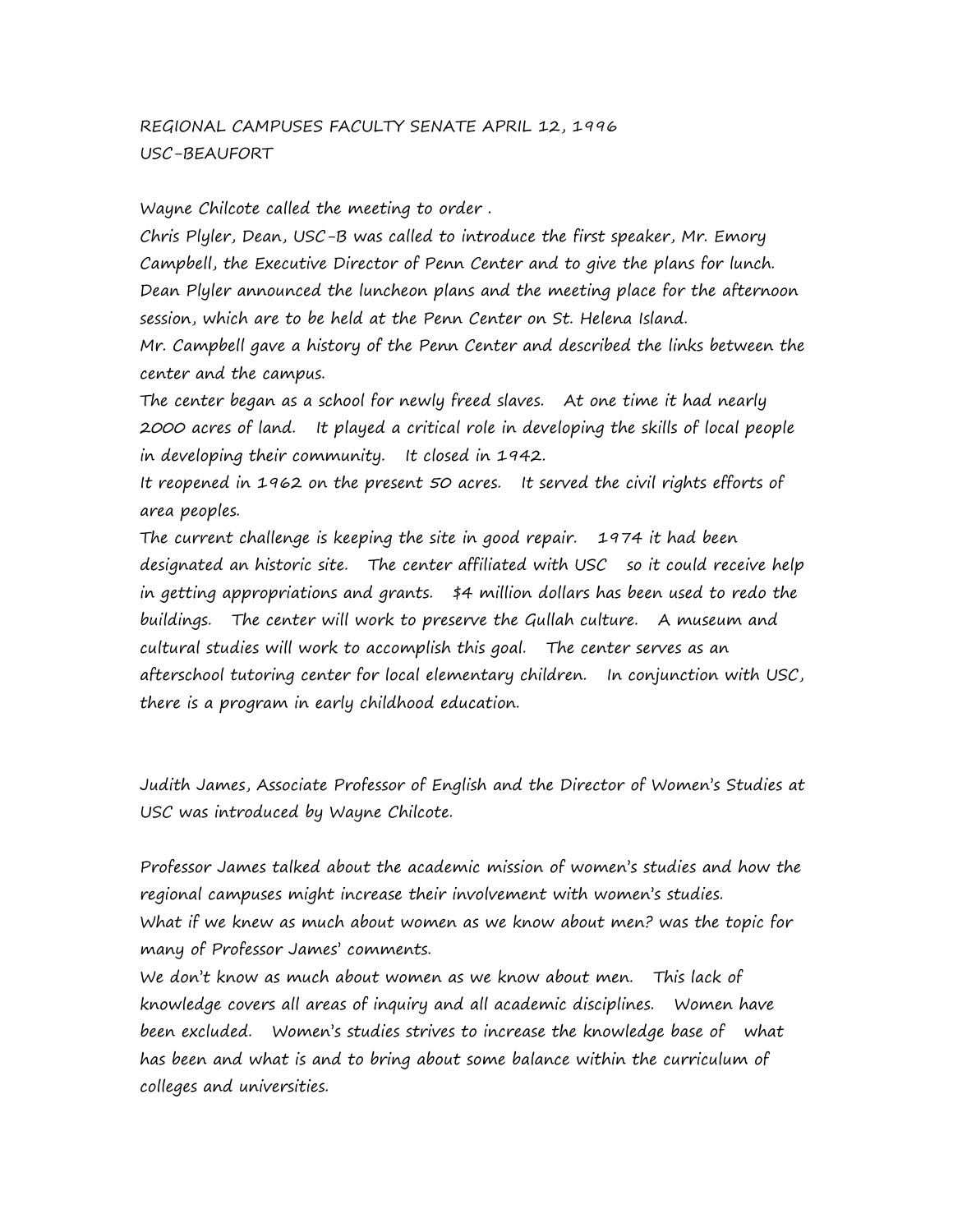In the last ten years there has been major growth at USC in women's studies. She emphasized that women's studies is interdisciplinary. "I am here to encourage a university-wide mission of women's studies." Professor James noted the history of the involvement of Regional Campuses faculty in past programs in women's studies. Research awards have also involved faculty on the Regional Campuses. Carolyn West was noted as an important link between Women's Studies Department and the Regional Campuses. Professor West teaches WOST113 "Women and Their Bodies in Health and Disease".

Professor James noted that Lila Meeks has proposed that the faculty at USC-B is strong enough to support a track in women's studies at USC-B. She supports that effort and encouraged others on the regional campuses to offer the core courses in women's Studies.

WOST 111 "Women and Western Civilization" which can be used to satisfy the history requirement and WOST 112 "Women in Society" which will go toward satisfying the social science requirement.

The women studies program is prepared to support faculty who want to offer such courses. Funding will double in women studies endowments for faculty development and faculty research. She said she wanted to see a portion of that go toward the development of resources on the regional campuses to teach WOST111 and WOST112. That would mean an increase of \$4,000 in the amount available for curriculum development and faculty training.

Professor James had two proposals;

1. Look carefully at your students and their interests and the possibility that women studies courses are courses that could meet their needs. "Our experience on the Columbia campus is that we can fill every women's studies course that we offer and we could fill more. There is a great demand for them."

2. Look carefully at the faculty resources that are already available on your campuses. New hires; people who are coming to us with a good deal of training in the analysis of race class and gender can teach courses that could be a part of a women's studies curriculum. Knowledge may already available to you.

Work with women's studies to explore ways to develop women's studies courses and to support their teaching on the Regional Campuses. Professor James then asked for questions.

Ellen Chamberlain: What kind of interest do you get from male students?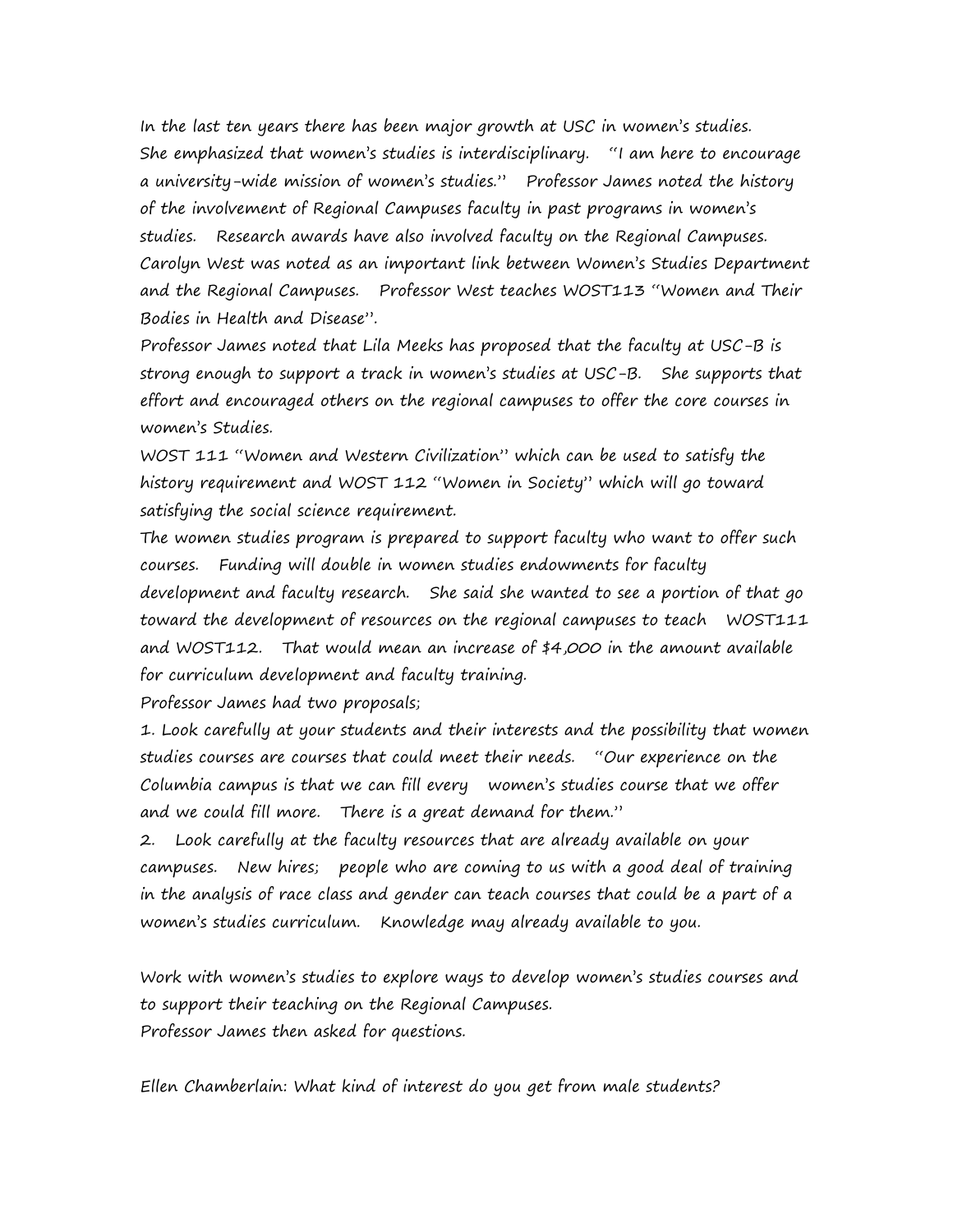James: 10-12% male enrollment is the norm. It varies from course to course. There is a larger percentage of male students in the graduate courses.

John Gardner: Our office is very interested in encouraging this effort for a number of reasons. We have a greater proportion of women students that Columbia and I assume the demand for these courses will be good on our campuses. We will be very happy to work with any of our faculty who want to have some professional development experience to qualify them to teach women's studies courses. Faculty Exchange can be used to support this effort.

Professor James thanked the senate for allowing her to speak to the Senate on the relationship between Women's studies and the Regional Campuses.

Wayne Chilcote gave the standing committees their room assignments and the morning session was adjourned.

#### AFTERNOON BUSINESS SESSION

Wayne Chilcote called the afternoon session to order.

Correction and approval of minutes of February 16, 1996.

Tye Johnson's e-mail address should read AOL not COL.

Larry West e-mail is LARRYSW not LARRYW

Change ITEM 9 just before announcements in the second paragraph. It reads "computer science" in the fourth line. It should be "library faculty" NOT "computer science"

Jane Brewer made the report from Salkehatchie in February.

MINUTES APPROVED WITH CORRECTIONS.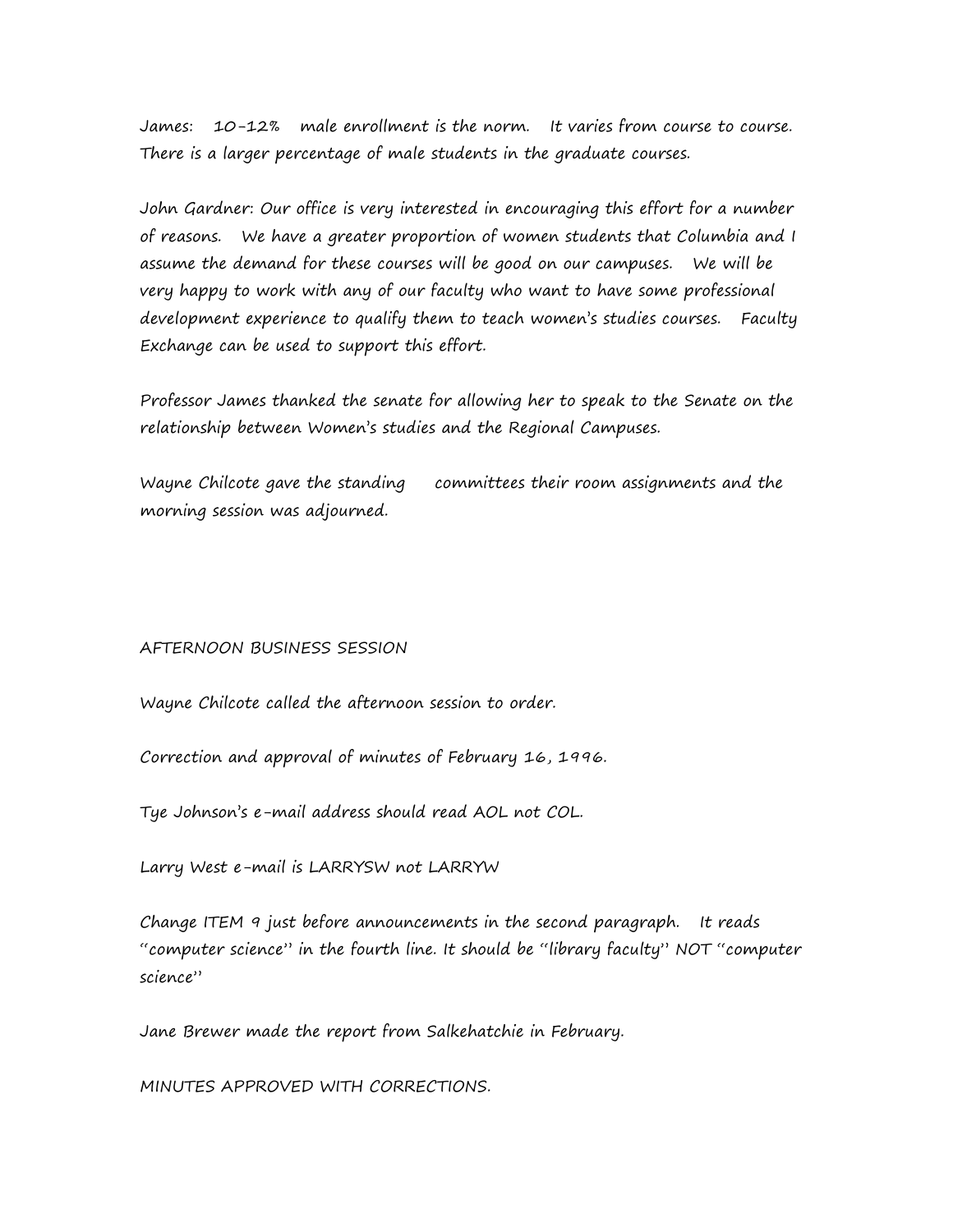#### Dr. Duffy:

Budget--- The Executive Subcommittee of the Senate Finance Committee has recommended a 3.4% across the board pay raise, effective October 1. This would cost the state approximately 35 million dollars. This is about double the house recommendation. The higher education subcommittee recommended 8 million in new funding for the formula. They moved the 12 million that the house has designated for quality funding to the formula. That would put about 20 million dollars into the formula. For the university system, that means 4.5 million; which would put us considerably ahead of last year. The deans have a break-down by campus as to what this would translate into. The unfortunate part is that the budget is \$300 million out of balance, if the senate actions stand. Much of this has to do with health and human services, public education, natural resources and local government. The capital funding bill has yet to be acted on. The higher education accountability act passed the Senate. It was amended by two senators from Charleston who wanted to make sure that "women shall not contaminate the citadel". With that amendment, it now goes to the house. We are still waiting on word from the National Science Foundation on the computer grant for the three campuses. We think we may indeed get the money. On a final note, you may be hearing on your campuses about the visit from Marsha Torr, Vice Provost for Research. She met with deans of the campuses and expressed an interest in visiting each campus. She has already been to Beaufort. She wants to explore the possibilities of research by our faculty in our local communities. Lancaster has already been hooked up with the Family Service Center in Columbia; you will be hearing more about that.

## John Gardner:

My report is written. (SEE ATTACHMENT ) Does anyone have any questions?

I want to commend Carolyn West, USC-Sumter, who spoke yesterday at the luncheon to celebrate Norma and John Palms five years at the university. She gave one of the most powerful rationale statements for how the Regional Campuses contributed to the strength of the greater university. It was an outstanding statement which did all of us justice.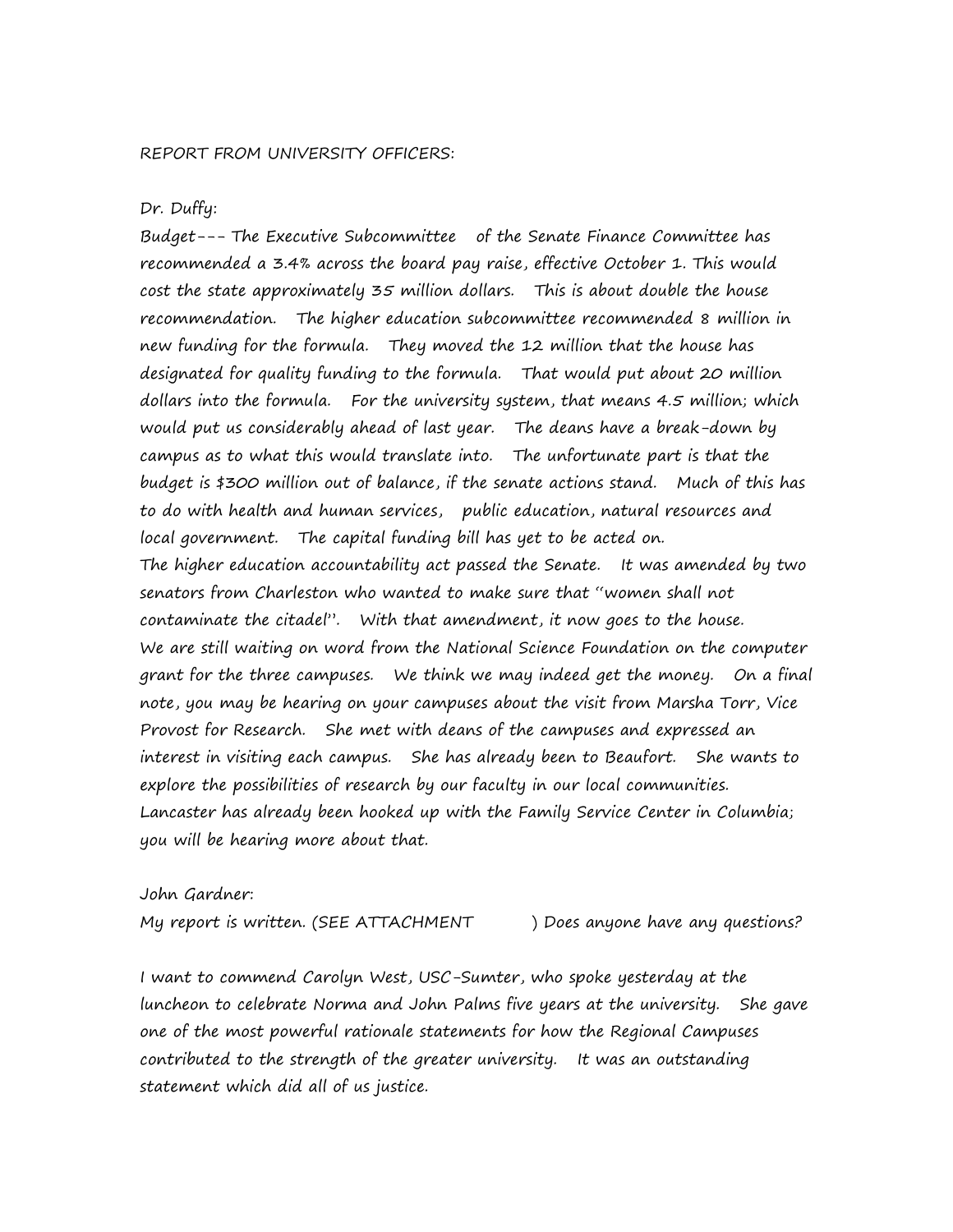Carolyn West: I will attach the text of my comments to the minutes. I only had two minutes for my comments, so I couldn't say all that I wanted.

Gardner: She got more in in her two minutes that I ever could.

Wayne Chilcote: Before we go to the deans report, let me call your attention to the fourth page of the minutes and the report of the Nominating Committee. The slate of nominees for next years officers and members of system and special committees. If you have nominations from the floor, you need to be prepared to make them.

# DEANS REPORTS

# Dean Plyler, USC-Beaufort

Highlighted the renovations at Carteret Street campus. We just received the site plans for the southern Beaufort County expansion. Those plans have been well received and advised to go forward to the building and grounds committee of the Board of Trustees. Dean Plyler said "good-bye" to Jane Upshaw, mathematics. We are in the middle of a search to hire a replacement. Tonight our student production of "The Mousetrap" will be performed in the Performing Arts Center at eight o'clock. We are quite proud of what John Blair's students are accomplishing. Four members of our legislative delegation have announced that they are not going to seek reelection. Three of them have been strong supporters of the Regional Campuses. Juanita White, Jasper County; Scott Richardson, Hilton Head; Billy Keiserling, Beaufort; and Doug McTeer between Salkehatchie and Beaufort. You are all invited to commencement exercises on May 10. Barbara Nielson, State Superintendent of Education will address the graduates at 7:00 PM at the Performing Arts Center.

Jane Upshaw: Bill Bowers (USC\_Salkehatchie) is running for Doug McTeers seat.

Dean May, Continuing Education No Report.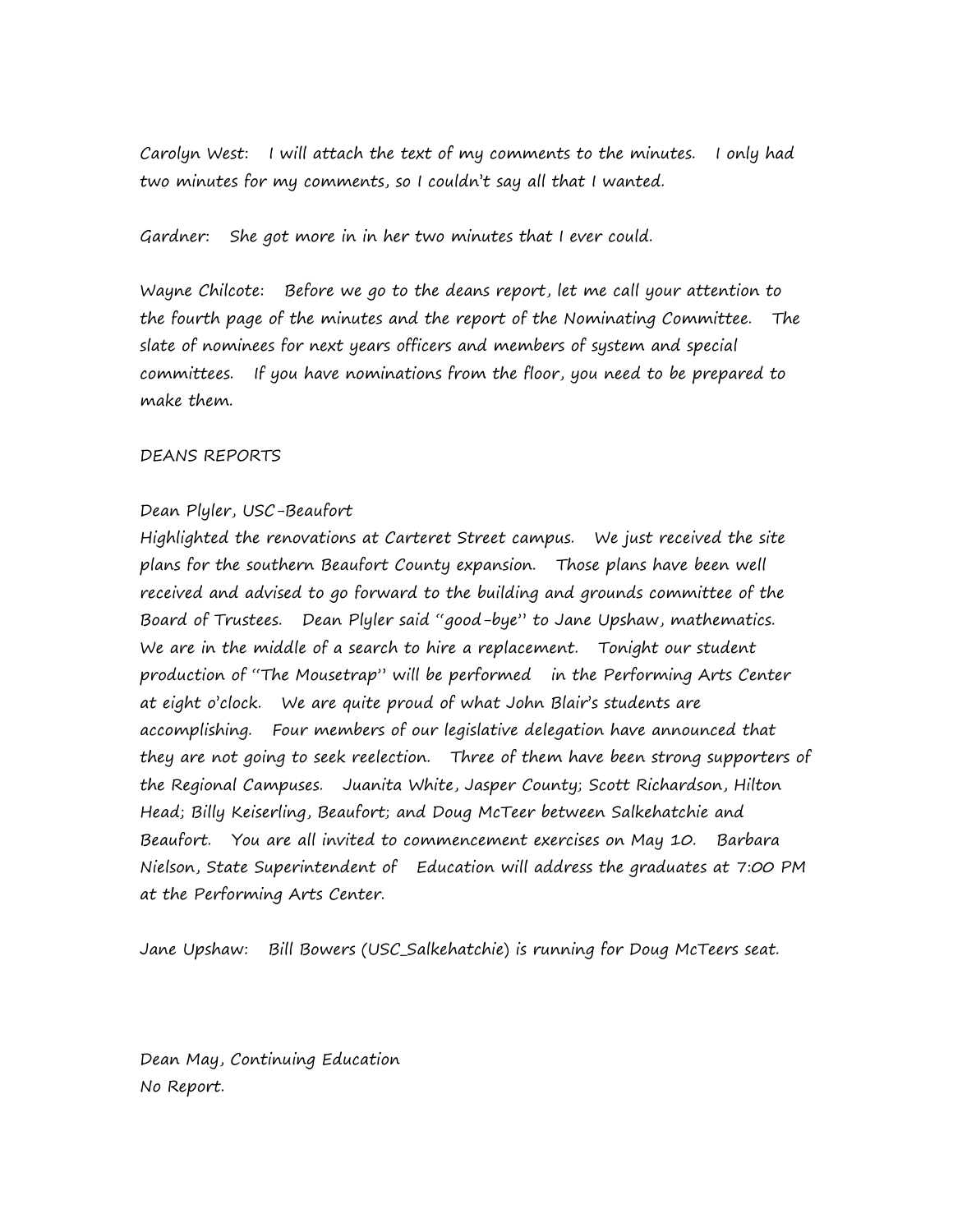Dean Pappin, USC-Lancaster

Enrollment up 11.2% for the Spring. 1038 to 1165. 571 to 606 FTE students.

Title III might be in danger due to the budget differences between the democrats and republicans.

We are investing in the networking of our computers on the campus.

John Griffin, English became our first faculty member to receive a sabbatical. He will be working on an intellectual biography of Thomas Wolfe.

We are engaged in a national search for an Associate Dean for Academic and student Affairs. It is presently filled by interim dean, Deborah Curreton.

State Representative Billy Boan will be our commencement speaker. His daughter Anna is graduating this May.

We are in the middle of a fundraising project for our new Arts and Science facility. Mr. Charles Bundy, President of the Springs and Close Foundation has agreed to be our campaign chairman. A steering committee of 36 business and community leaders have set a goal of \$6.2 million goal to bring the total amount of the project to \$8.9 million. Our theme is "Building on a Tradition of Excellence". We are already more than half way toward our total. Our faculty has pledged more than \$20,000.

Danny Faulkner recently attended a session, sponsored by the Moody Institute of Science in California., dealing with "Creationism" and science. A video was produced. Danny is also chair of the Lancaster Republican Party and chair of the USC-L faculty.

GRS enrollments are up 20%, total 709.

Dean Clayton- USC-Salkehatchie Introduced Melanie Pulaski, new Senator. Our speaker for May 6 is Professor Emeritus Wade Batson. April 25 is Feast Day at Salkehatchie. All who can play softball are invited. Congratulations to Ron Cox who just completed his requirements for his Ph.D.

Dean Carpenter- USC-Sumter Robert Costello (substituting) Searches for two vacancies. Associate Dean for Academic Affairs and Assistant Professor of Finance.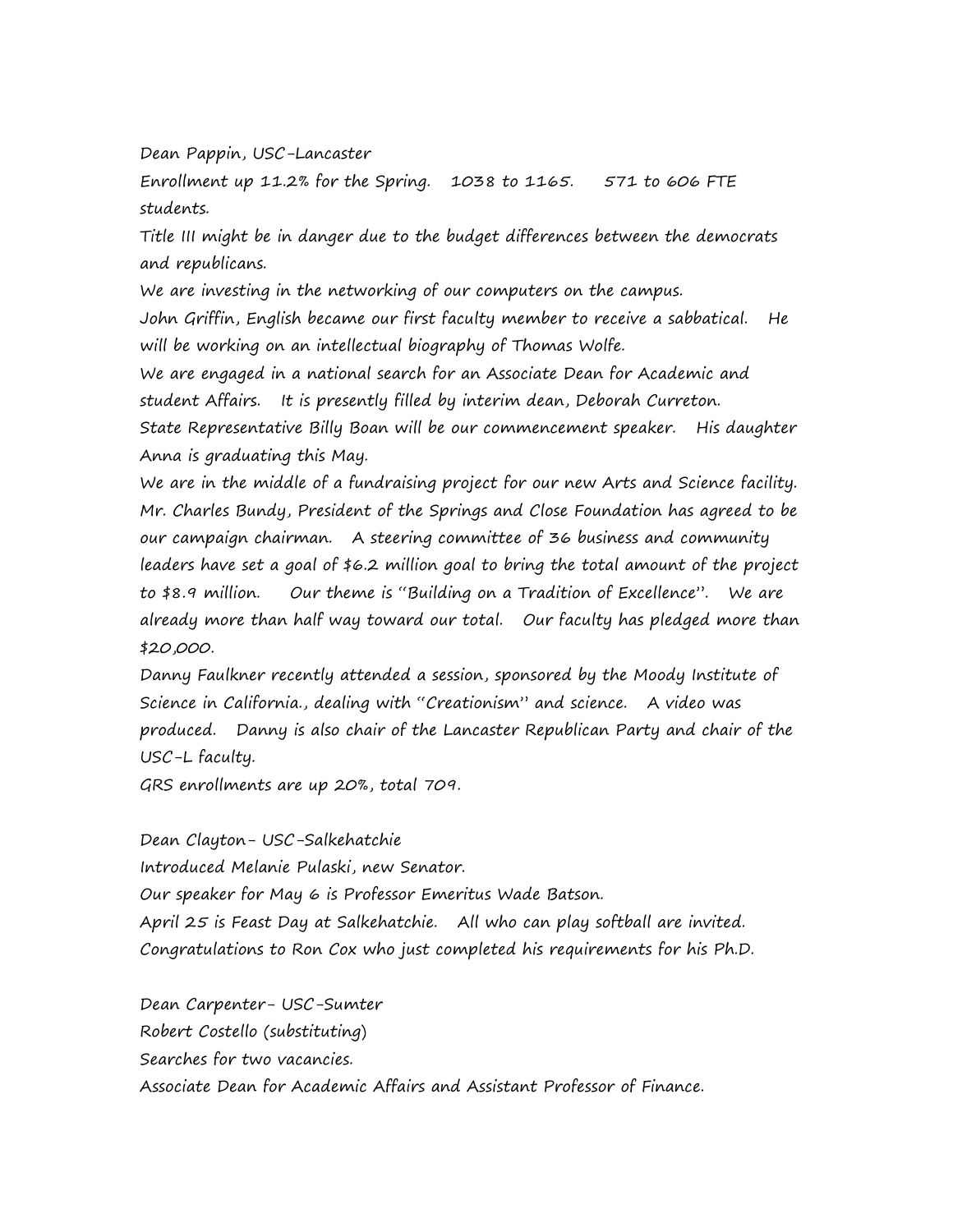Thanks to Tom Powers for his 2 years of service as interim Associate Dean for Academic Affairs.

Professor Joanne Kline (history) has resigned, effective this summer to accept a position at Salem College in Winston Salem, NC.

A contract has been accepted for the renovation of the Student Union building.

# Dean Edwards, USC-Union

Jean Denman, Director of Continuing Education and Sociology Professor has started several programs;

We are working on the concurrent courses in the high schools. They are well received and are excellent opportunities for recruitment.

Awards day is April 17th.

Congressman Bob Ingliss was on our campus this past week to hold a community forum. Susan Smith (library) is working with the congressman's staff. The library will host the congressional high school arts competition.

Commencement will be May 7th. Beryl Dakers of ETV will be our speaker.

We are conducting a search for an Associate Dean for Academic Affairs.

We are also conducting a search for a vacancy in Computer science. Dan Snow is retiring.

We are going to have a Department of Juvenile Justice Center built in our community which is supposed to start after the first of the year. We are working in several directions with Dept. of Juvenile Justice in order to see how we can work with and for the department.

Our CHE is going to fund the upgrade of our computer lab in the amount of 50-70 thousand dollars. They will also fund an upgrade of our phone system, another 20 thousand dollars.

AGENDA ITEM 4: REPORTS OF THE STANDING COMMITTEES

# RIGHTS AND RESPONSIBILITIES: Danny Faulkner

The committee has had problems in defining "Scholarship" and the subsequent changes to the Faculty Manual. It seems you can't change the manual until you get a definition and you can't make the definition until you change the manual. So we have had a real problem there and some of the things we have brought to the floor of the senate have met with a resounding bit of opposition. We have met twice outside the Senate and we have nothing to report out of committee today except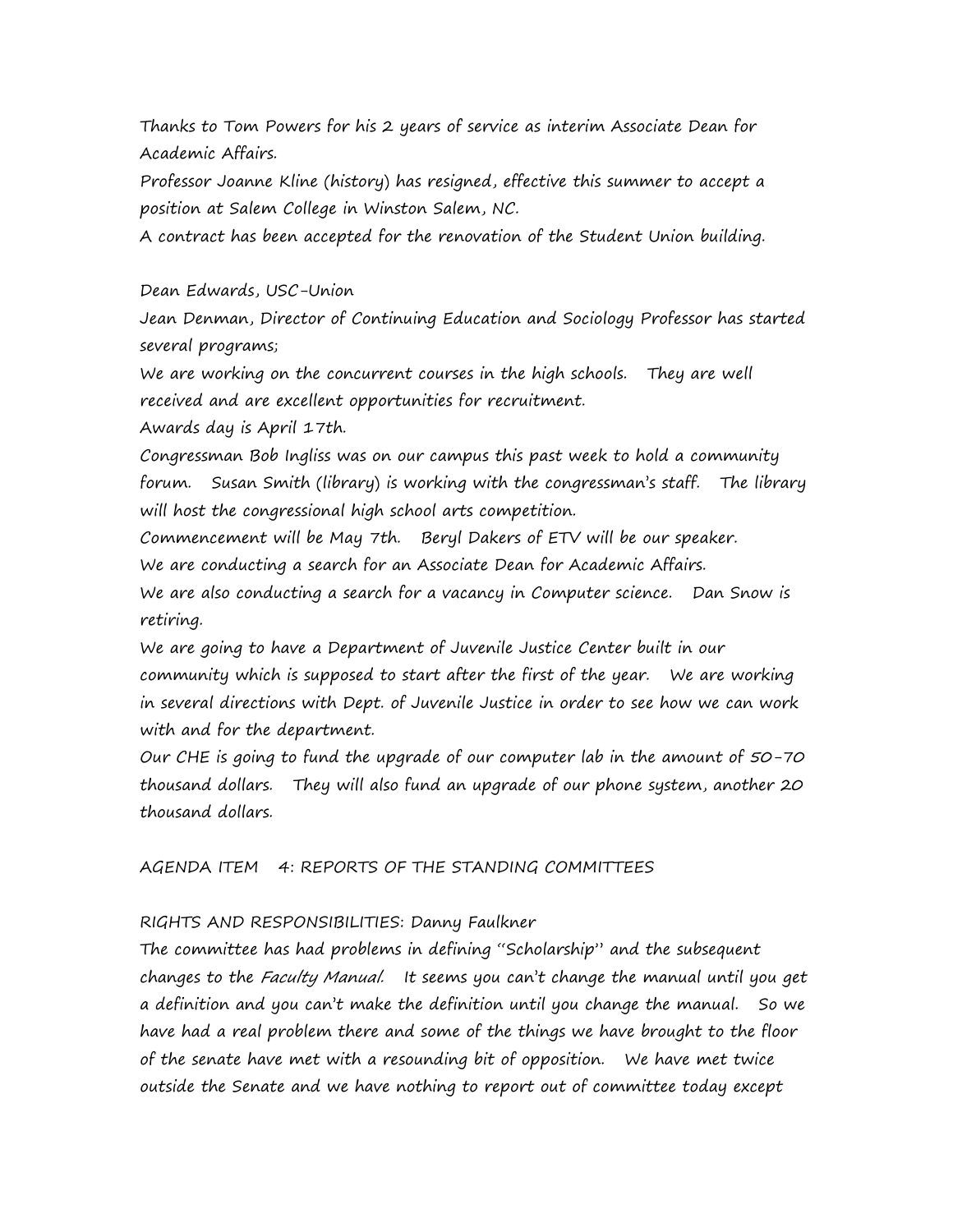our progress. we have had a lot of fruitful discussion over the last few meetings and we have been looking at the literature that is out there. This idea of dealing with scholarship is not unique to the USC Regional Campuses. It is something that is being discussed across the nation, and there is already quite a bit of literature out there attempting to define scholarship. What we would like to do is to produce a narrative report of what we think scholarship ought to be. We would like to use definitions already from the literature. There are several out there we would like to make use of. One point we want to make is that the administration in Columbia has viewed Scholarship as research. That is publishable research, and that is true to a point but it is also a very narrow definition. There is movement afoot in the country to broaden the definition and examples of scholarship to include several other areas and we wish to do that using the literature that is out there. We want to give exhaustive examples of scholarship in different areas, like scholarship in teaching. There is a scholarship of teaching that is quite separate from the teaching effectiveness which is a very different item we should be judged upon for tenure and promotion. We want to continue working over that and hopefully come back in September with something more substantial to work with. Our last item of business. We elected Steve Anderson as chair of the R&R committee.

### WELFARE COMMITTEE: Tye Johnson

Faculty overload pay - no final report. campuses are still submitting information. The committee feels there ought to be a common system for all the Regional Campuses. This might not be the same for adjuncts on the various campuses, but ought to be the same for full-time faculty on all campuses.

Change in T&P requirements - In our discussions with Columbia we stated that we feel that changes in the T&P requirements ought to be linked with salary increases. If we are going to have increased standards, for tenure and promotion, then there ought to be some linkage to salary.

Comparison of Columbia faculty pay to system faculty pay - It is apparent that Regional Campuses faculty have been losing ground. Five or six years ago Union was getting 74% of what Columbia was getting paid and the are now down to 70%of what Columbia faculty receive. Salkehatchie was getting 67% of Columbia pay; they are now down to 60%. The data is not complete but the trend seems obvious. We do not want to let this devaluation of regional campus pay to continue. We want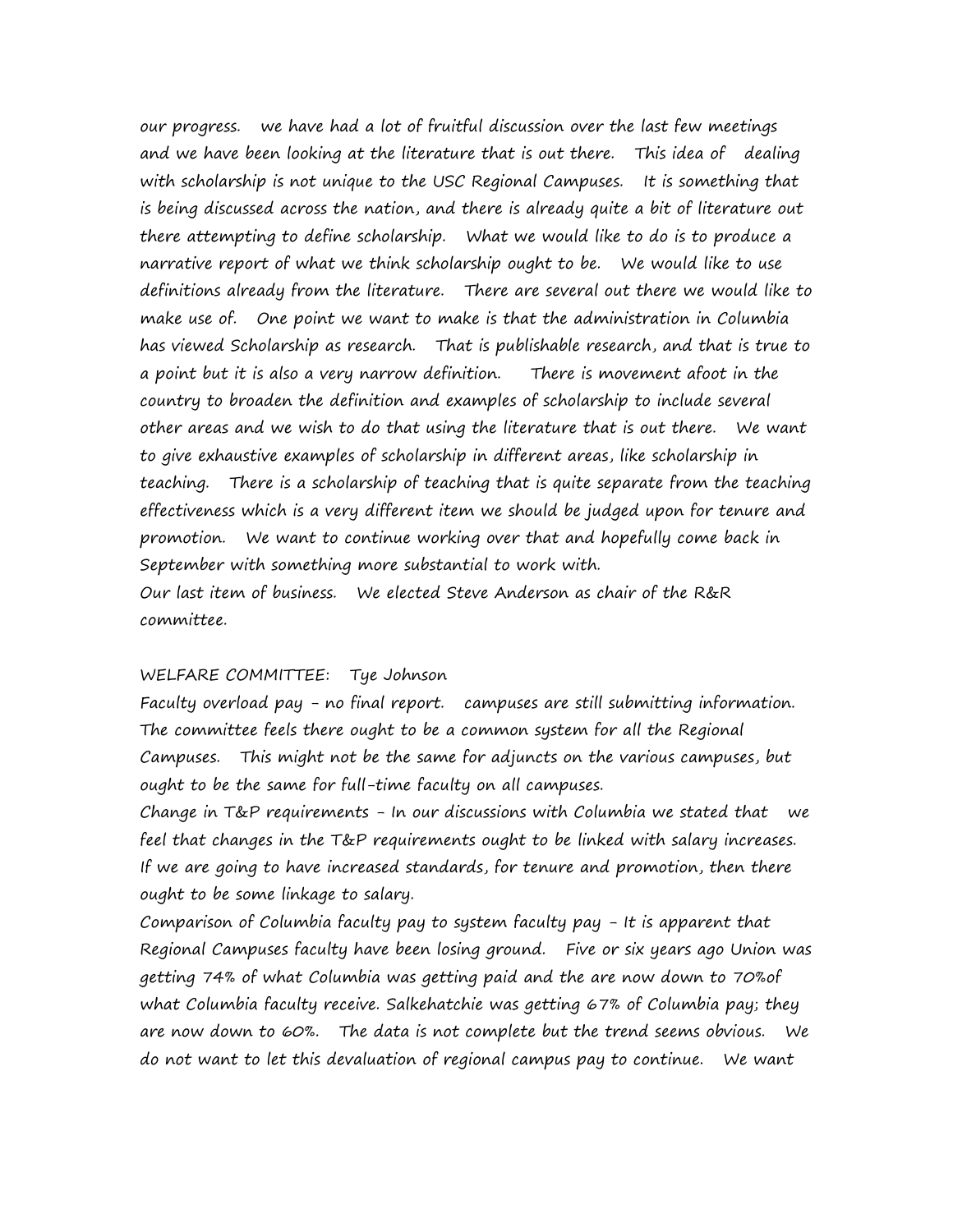to at least get it up to what it was six years ago. No final conclusions have been reached. We will have a resolution next year. We will also be looking at increases on the regional campuses which compare administrators to faculty. Tye Johnson was reelected as chair.

SYSTEM AFFAIRS COMMITTEE: Ellen Chamberlain Roy Darby (USC-Beaufort) elected committee chair for next year. We have a number of charges for this committee for next year which we will pass to the Executive Committee.

MOTION: Each unit of the Regional Campuses Faculty Senate will designate a campus e-mail address on that campus, initially for the dissemination of course and curriculum information.

We would hope that this would grow into a discussion LISTSERV at some point in time where people from the campuses could subscribe and have a dialogue going back and forth on regional campus faculty issues that would be pertinent at the time.

Wayne Chilcote ruled that we will vote on the motion at the end of the session.

#### EXECUTIVE COMMITTEE: Jane Upshaw

The Executive Committee met at noon on April 4 at the Faculty House. Dr. Duffy discussed the budget before the legislature. Accountability standards for higher education are under review in the legislature. There is good indication that the NSF technology grant which will provide T-1 connectivity to the Columbia backbone for Union, Walterboro and Lancaster will be funded. The BAIS proposal is under review by the CHE.

John Gardner discussed;

Promotion from Instructor to Assistant Professor is a procedure that on some campuses is accomplished administratively without faculty approval. Professor Dockery pointed out that such action violates current Faculty Manual guidelines and that administrators should be advised against doing this.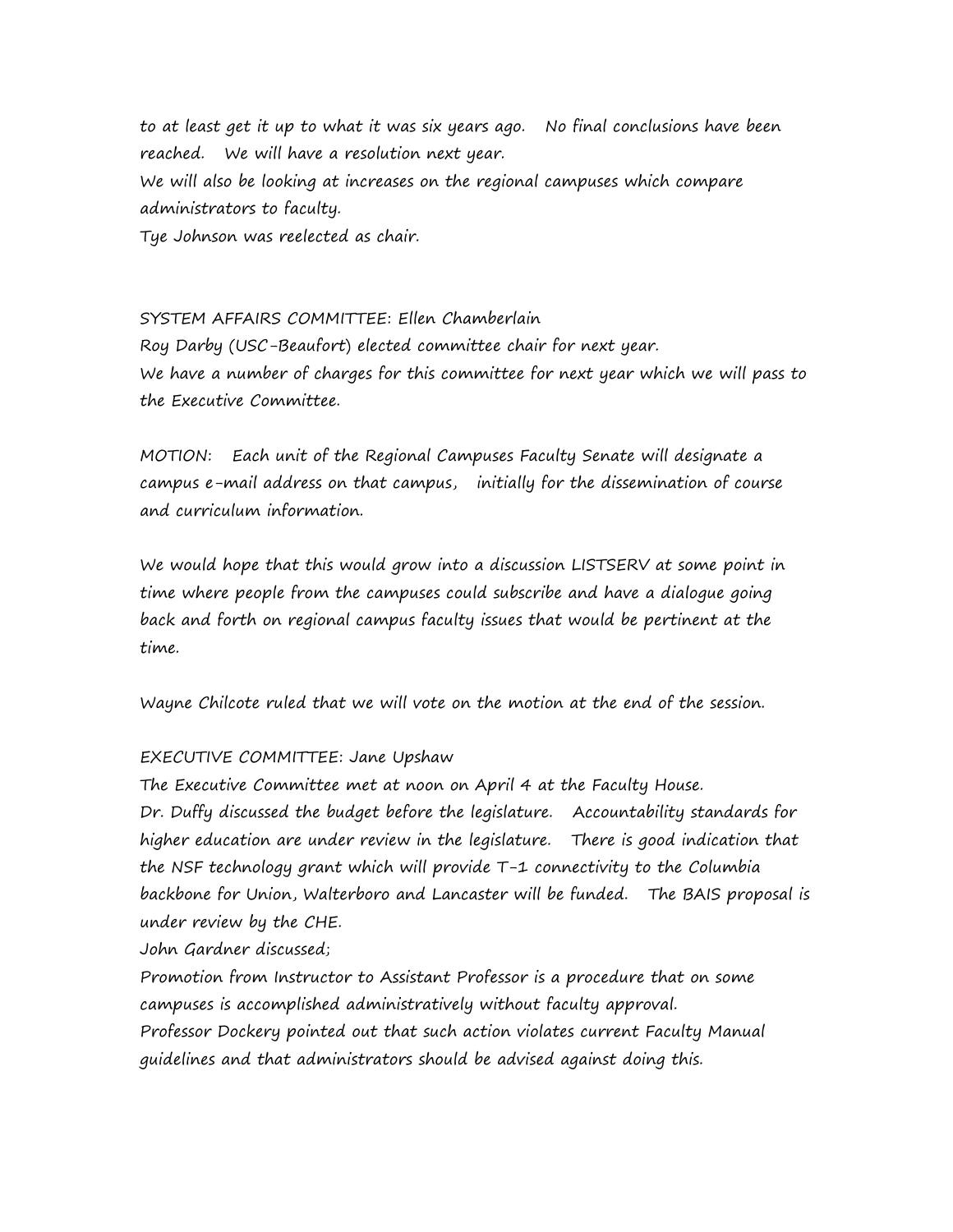Some campus applicants continue to submit T&P files that are unimpressive and difficult to support because they contain obvious deficiencies. Examples of deficiencies are ballots with meager or no written justification, hurriedly composed peer reviews that are sketchy or contain grammatical errors and/or misspellings, portfolios that lack documentation, and are unprofessional in appearance. For example loose sheets of paper held together with rubber bands. The future of developmental courses on the campuses is as follows; Developmental courses will be phased out at Beaufort and at Sumter by the Fall of 1997. Other campuses may follow suit in 1998 or beyond. Additional options for meeting student needs were discussed at recent U101 workshops. However U101 will not be turned into a developmental course. Executive Committee retreat is scheduled for August 18-20 at Ocean Creek, Myrtle Beach.

### AGENDA ITEM 6 - REPORTS FROM SPECIAL COMMITTEES

Library Committee - Bruce Nims Submitted in writing TYPE IN HERE

Courses and Curriculum Committee - Robert Castleberry

The committee met on March 15, March 29, and April 5. Please see the Columbia Senate minutes of April 3, 1996 for new changes. TYPE IN CASTLEBERRY'S WRITTEN REPORT HERE

University Committee on Faculty Welfare - Roy Darby The committee has met twice since our last meeting. The committee addressed the issue of sabbaticals. The USC Columbia Faculty Manual states that no school, college, or department may have more than 10% of its faculty on sabbatical leave in any given semester. It has been the practice of the last four Provosts to restrict sabbaticals to 10%may have more than 10% of its faculty on sabbatical leave in any given semester. It has been the practice of the last four Provosts to restrict sabbaticals to 10% year. This might unfairly restrict availability of sabbaticals for those who only wished a one semester sabbatical. The committee has contacted the acting Provost, Winona Vernberg, who requested that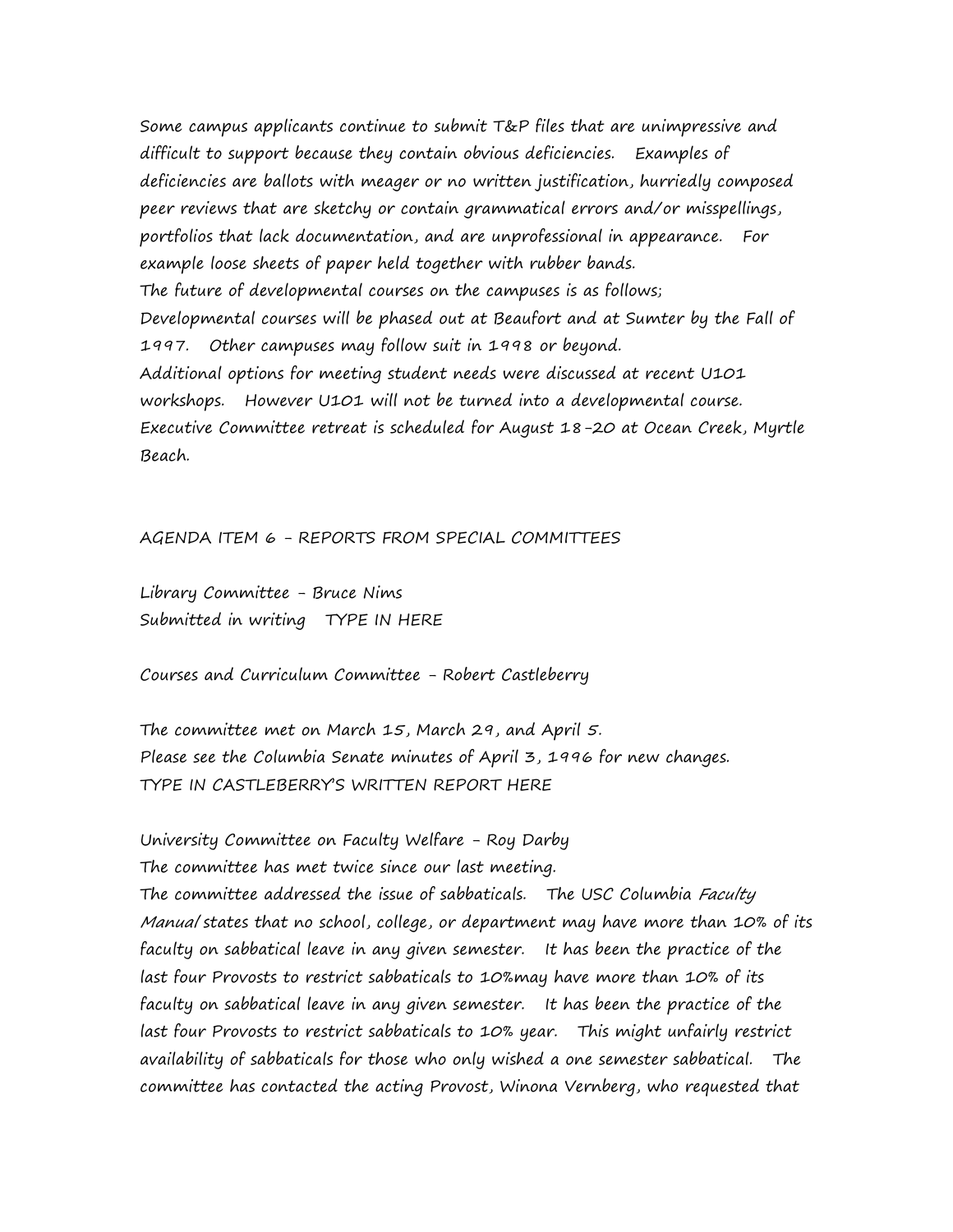the issue not be raised while the university the university was having a dialogue with the legislature regarding tenure and sabbatical concepts. We plan to meet with her in the near future.

Secondly the Faculty Welfare Committee successfully secured passage of a motion which would invite the university lobbyist each year to report to the faculty senate on the status of budget matters and other legislative issues of concern to the university.

Professor Darby invited any faculty member who had issues regarding the welfare of the university, to contact him so that the issues could receive system- wide attention.

A suggestion was made from the floor that the name of sabbaticals should be changed to "off-campus duty assignment". The rationale being that when faculty members take leave it is always for research and/or scholarship reasons; not for relaxation.

Faculty-Board of Trustees Liaison Committee - Carolyn West The Academic Affairs - Faculty Liaison Committee met on April 4 to hear a grievance. That is the only activity that has occurred since the last Regional Campuses Faculty Senate meeting.

Research and Scholarly Productivity - Steven Bishoff No report.

Savannah River Site Committee - Dan Roof A written report was submitted. TYPE IN TEXT HERE

Insurance and Annuities - Jerry Dockery The "official report" will be included in the minutes. I would like my remarks to be off the record.

### OTHER COMMITTEES

AdHoc Committee on Teaching Effectiveness - Roy Darby The task of this committee was to select a student evaluation form to be used on all the Regional Campuses and to write a standard set of guidelines for the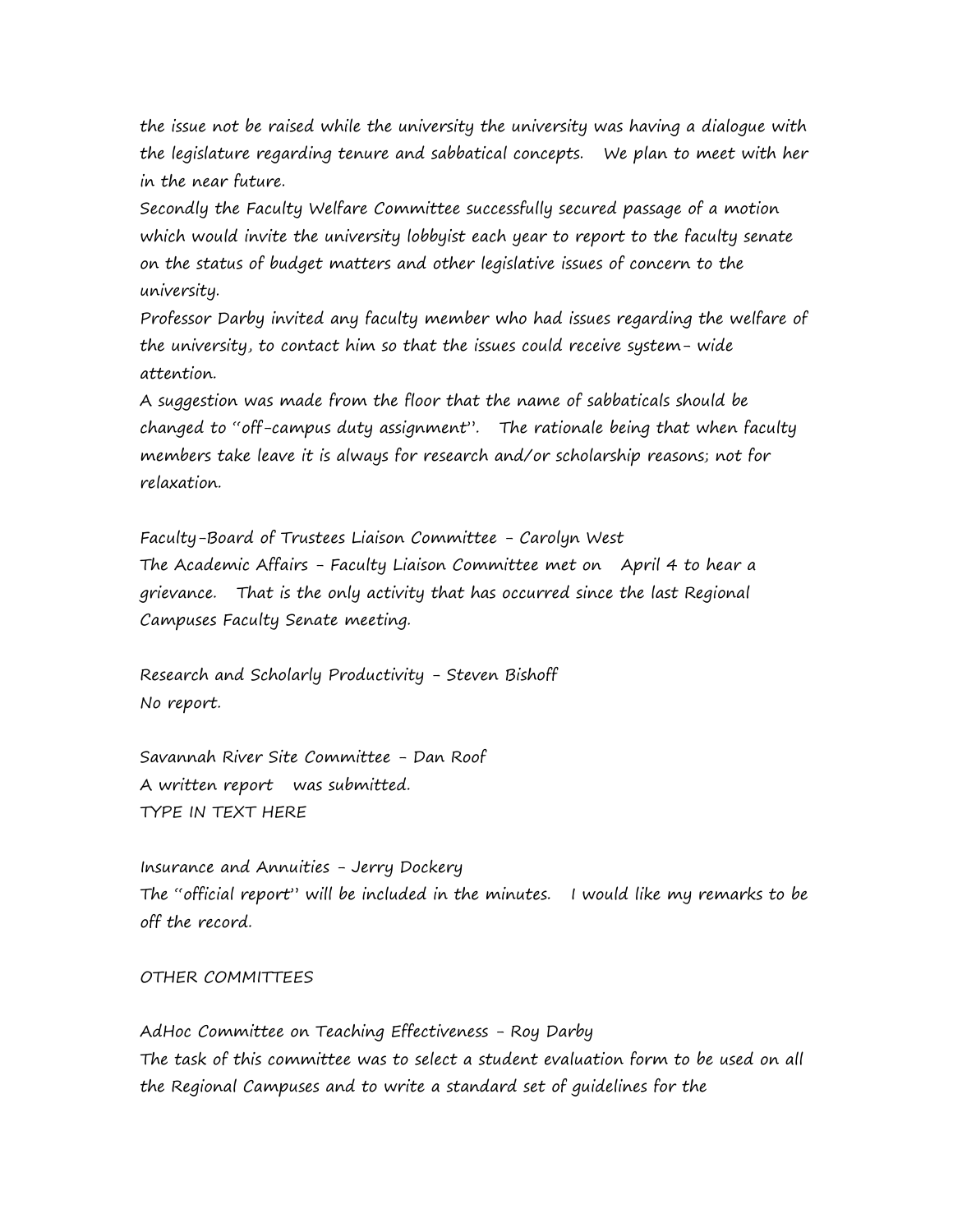administration of them. And to make recommendations to the Provost regarding the use of classroom observation in the evaluation of faculty performance. The AdHoc Committee has not met as a committee and that responsibility lies with me. These tasks are tedious and exacting ones and ones that I have felt should be grounded in the research literature regarding the proper evaluation of faculty. Having done a considerable amount of exploration in this area, I believe I should first assemble and promulgate what information and research I had before we proceeded. Today, I have finally given members of this committee this information. I apologize for my delay in this process. I would like to recommend that this committee be carried over into the coming academic year and that its charge remain the same.

Wayne Chilcote: Next year's chair will address the matter of whether to continue this committee.

Jerry Dockery: I would like to address Professor Darby's remarks. I think they are inaccurate. I think that he has done an extremely good job and I think the work he has done on that committee should be praised. He criticized himself, but I was on that committee and I saw his work first-hand and I think that the people who are trying to write the report on scholarship should also look to his example. The only proper way to approach the problem is the way Professor Darby approached the problem of defining "teaching effectiveness" and that is to begin with scholarship. That, in my opinion, is what has been lacking in our trying to get a definition of "scholarship." We are trying to grapple with creating our own definition without doing the proper review of the literature first. I think that committee, if it were to follow the lead of Professor Darby and review the literature first, would get a better idea of what its charge ought to be and also not be re-inventing the wheel, which is one of the things that Professor Darby ran into when doing work on teaching effectiveness. There is a lot of good research out there, but it takes a lot of work to find it.

## Committee on Manual Changes - Jerry Dockery

The senate has formalized the manual revisions and made the Vice-Chair responsible for them. I will be turning that task over to Ellen Chamberlain at the conclusion of this meeting. The AdHoc Committee on Manual Revisions has met twice and has gotten quite a bit done but the problem, as Professor Faulkner explained, is which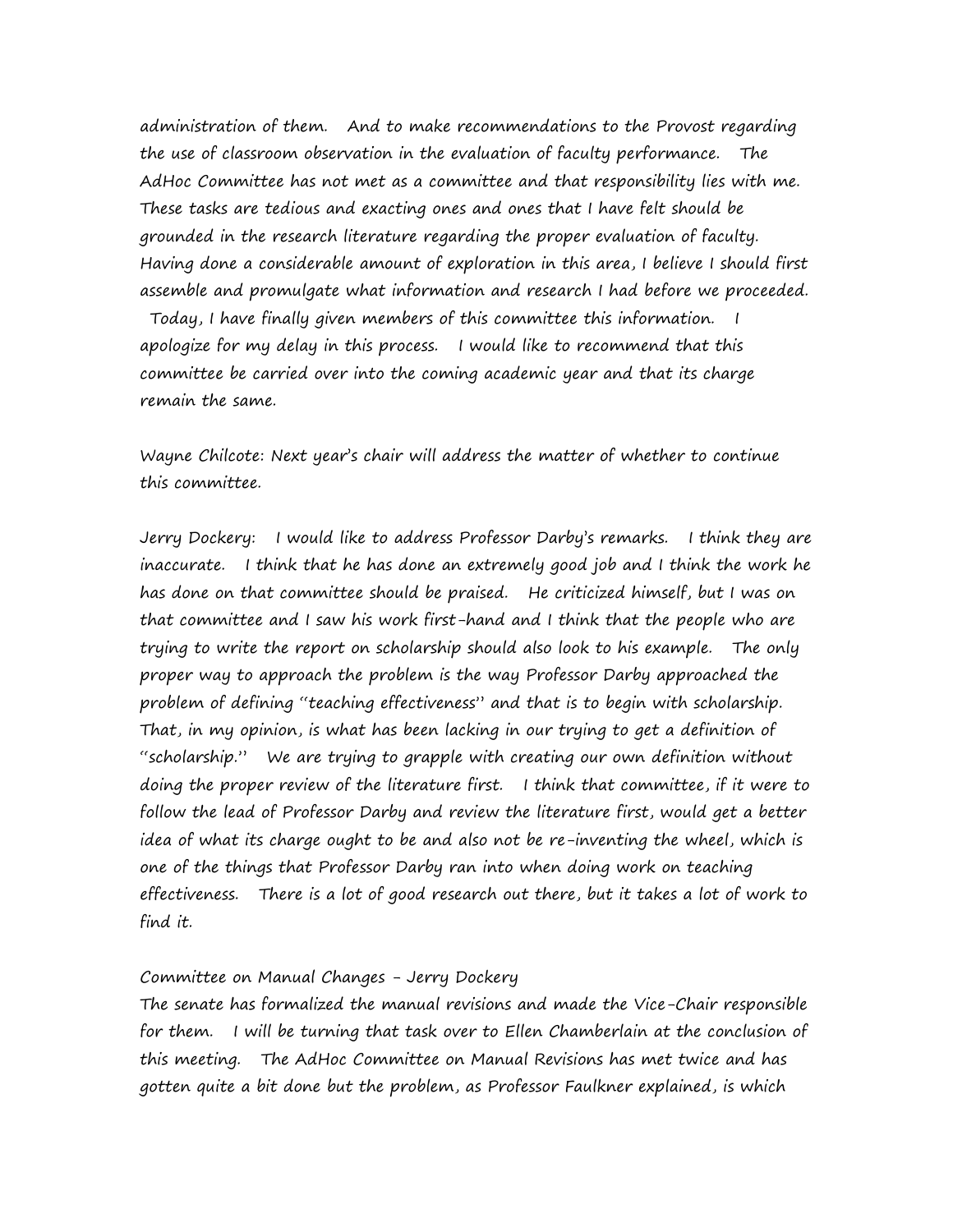comes first; the Manual or the definition of scholarship? My opinion is, it is the definition of scholarship; other people differ. It looks like both of these two committees are working at the same time on the same things and will probably come to a conclusion at the same time. We have a report that Mary MacDonald put together on motions that this senate has made and passed since the last Manual revision. The best we can find from the records is that the only thing that this senate has done, that has been approved by the Board of Trustees, has been the change in the Grievance Procedures. We will incorporate the changes that this body has made since the last Manual revision into new pages of the Manual which Mary MacDonald and her staff will assemble over the summer. These changes will go forward to the Board of Trustees for their approval so that you will have a new Manual in the fall. The changes will only reflect the changes that you have made as a body, that the legislature has made, and that the Board of Trustees has made in redefining their role. There will be no new substantive changes to the Manual, there will be only the changes you have voted on since the last revision. I will attach a list of those changes to these minutes.

UNFINISHED BUSINESS None

#### NEW BUSINESS

A motion from the System Affairs Committee:

MOTION: Each unit of the Regional Campuses Faculty Senate will designate a campus e-mail address on that campus, initially for the dissemination of course and curriculum information.

Carolyn West: I would like it to be clear who is responsible for carrying this out at each campus. Often we make motions like this and it doesn't get done because somebody thinks someone else is responsible.

Ellen Chamberlain: The plan is for Robert Castleberry to call the Academic Dean on each campus and ask for a designated e-mail.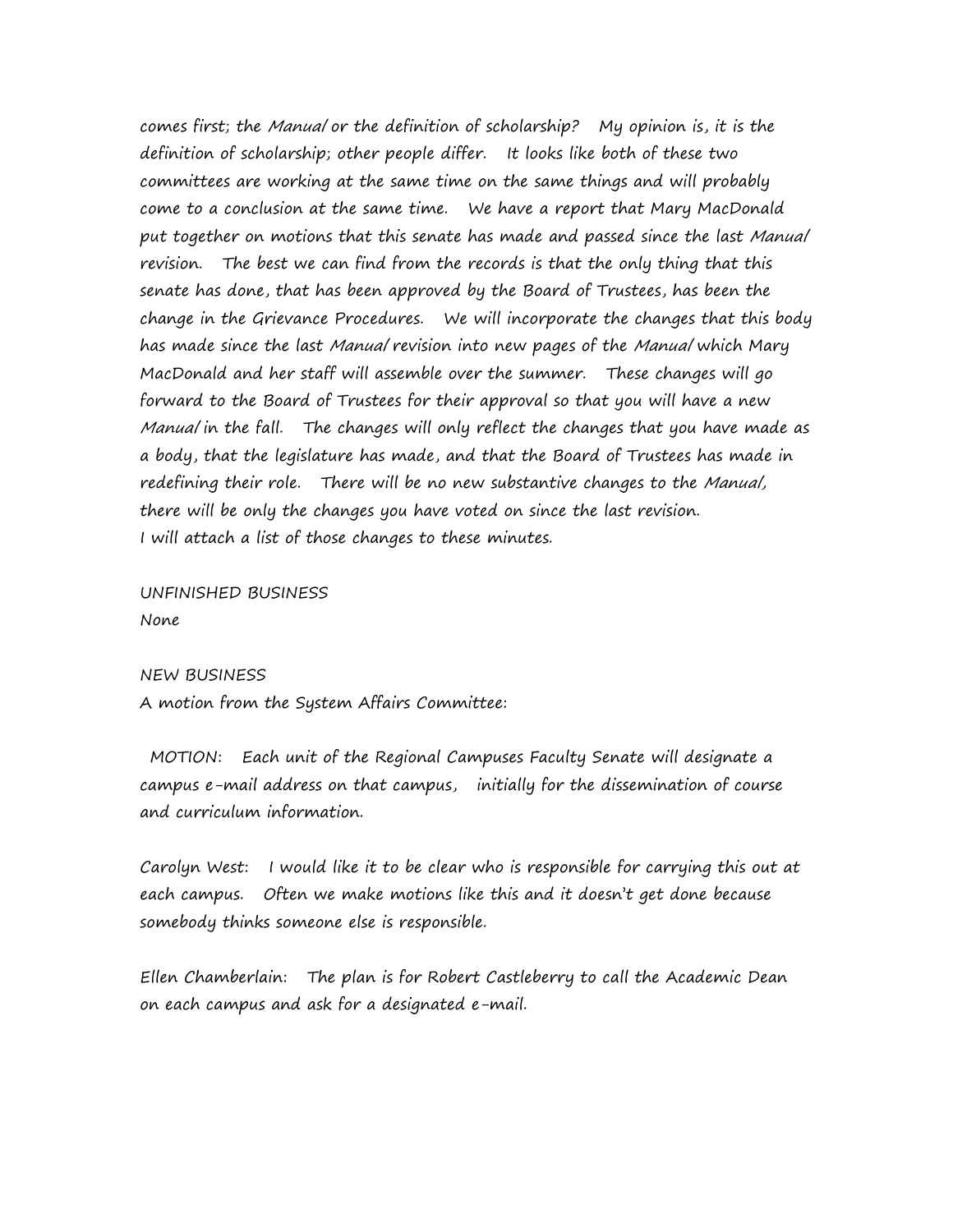Robert Castleberry: I have already done that and some deans have responded. The notion was that there would be an address for each campus. I would also suggest that would also include the office in Columbia.

The easiest way to do that would be for each campus to send me an e-mail identifying the address to send back information. If I do not hear from a particular campus, I will follow up with a phone call.

Chairman Chilcote called for a vote on the motion. The motion passed on a unanimous voice vote.

ITEM 9 -- SPECIAL ORDERS Chilcote: On the 4th page of the February minutes you will find the report of the Nominating Committee. EXECUTIVE COMMITTEE Chair -- Jerry Dockery (Continuing Education) Vice Chair -- Ellen Chamberlain (USC-Beaufort) Secretary -- Robert Costello (USC-Sumter) At Large -- Mary Barton (USC-Union) At Large -- Danny Faulkner (USC-Lancaster) Past Chair -- Wayne Chilcote (USC-Salkehatchie)

SYSTEM COMMITTEES:

University Outside Professional Activities -- Tandy Willis (USC-Union) Board of Trustees-Faculty Liaison -- Carolyn West (USC-Sumter) University Library Committee -- John Catalano (USC-Lancaster) Research and Productive Scholarship -- Steve Bishoff (USC-Sumter)

There were no nominations from the floor. Nominations were closed and a motion was made to accept the report of the Nominating Committee. The motion passed unanimously.

Chair Chilcote called Jane Upshaw (USC-Beaufort) to the podium.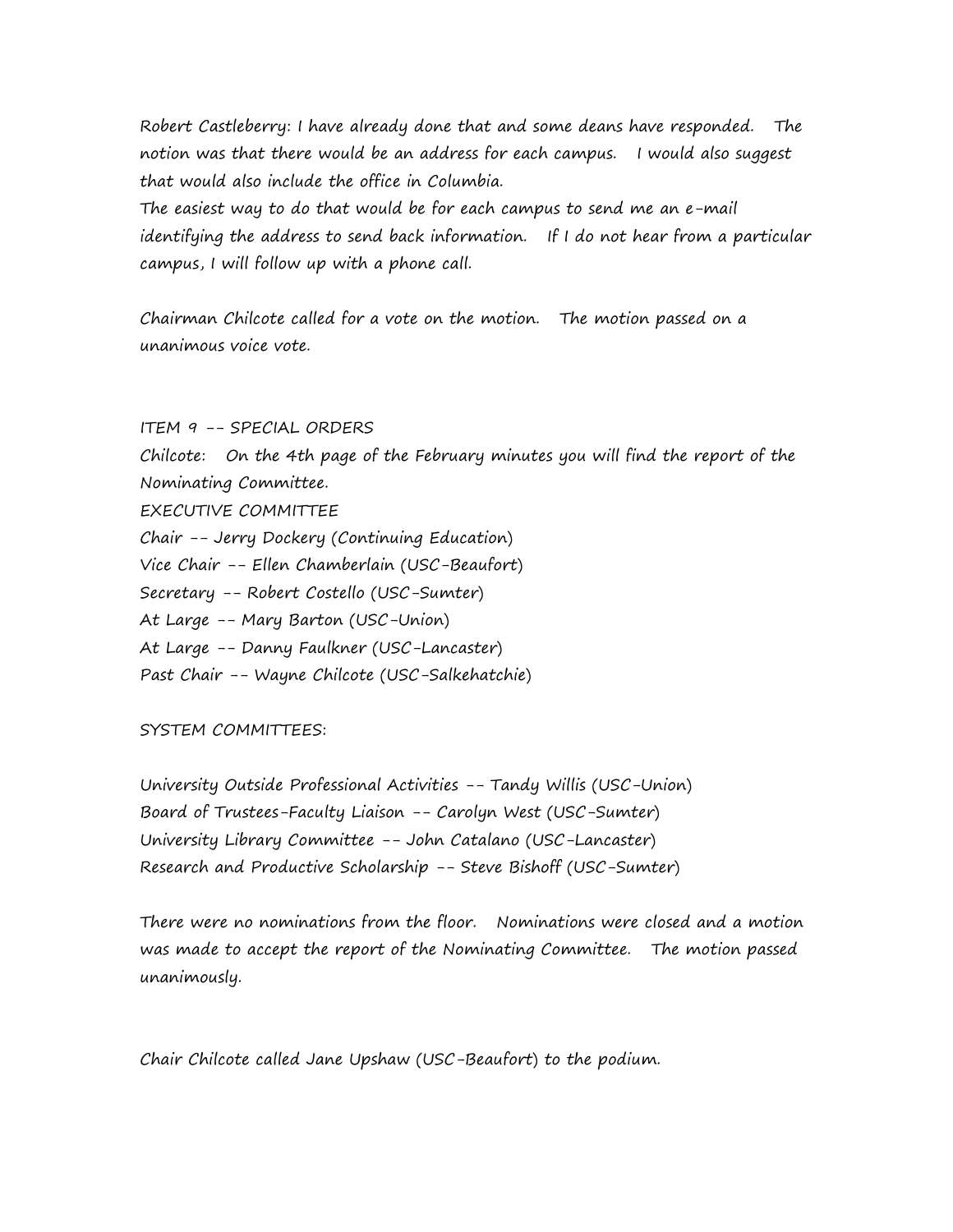A resolution proposed:

TYPE IN TEXT HERE

OTHER ANNOUNCEMENTS

Dr. John Duffy: AWARD TO CHILCOTE: TYPE IN TEXT

Carolyn West: I would like say good-bye to Joanne Kline who has been on our campus for about four years. She is leaving to go to Salem College in Winston Salem, NC. We have just gotten to know you Joanne and we will miss you, but we know you will have a brilliant career. Joanne is actively involved in researching the historical aspects of criminal justice. You have contributed a lot to our school and the university. Good luck to you.

Robert Costello: I would like to invite all of you to the Sumter campus on Monday evening the 22nd of April for a lecture by Carolyn West entitled "Menopause Naturally" CHECK TITLE

Chris Plyler: Invited the senators to a reception after the meeting.

Wayne Chilcote: Again I wish to express our thanks on behalf of our senate for your hospitality here in Beaufort. We appreciate it greatly.

Wayne Chilcote called Jerry Dockery to the podium and turned over the leadership of the Senate.

# Jerry Dockery:

Thanks folks. Next year is a new year. Wayne Chilcote will get to do what he likes to do best, which is nothing. John Catalano set a really good example as past chair, in doing nothing. With the notable exception, as you heard in Jane Upshaw's minutes of the last Executive Committee meeting, John has decided that once he left being the Chair of the senate he would be the moral conscience for the administration. Joe Pappin, I am certain, is glad that John has decided to branch out into the entire system and not just be on the Lancaster campus. I would also